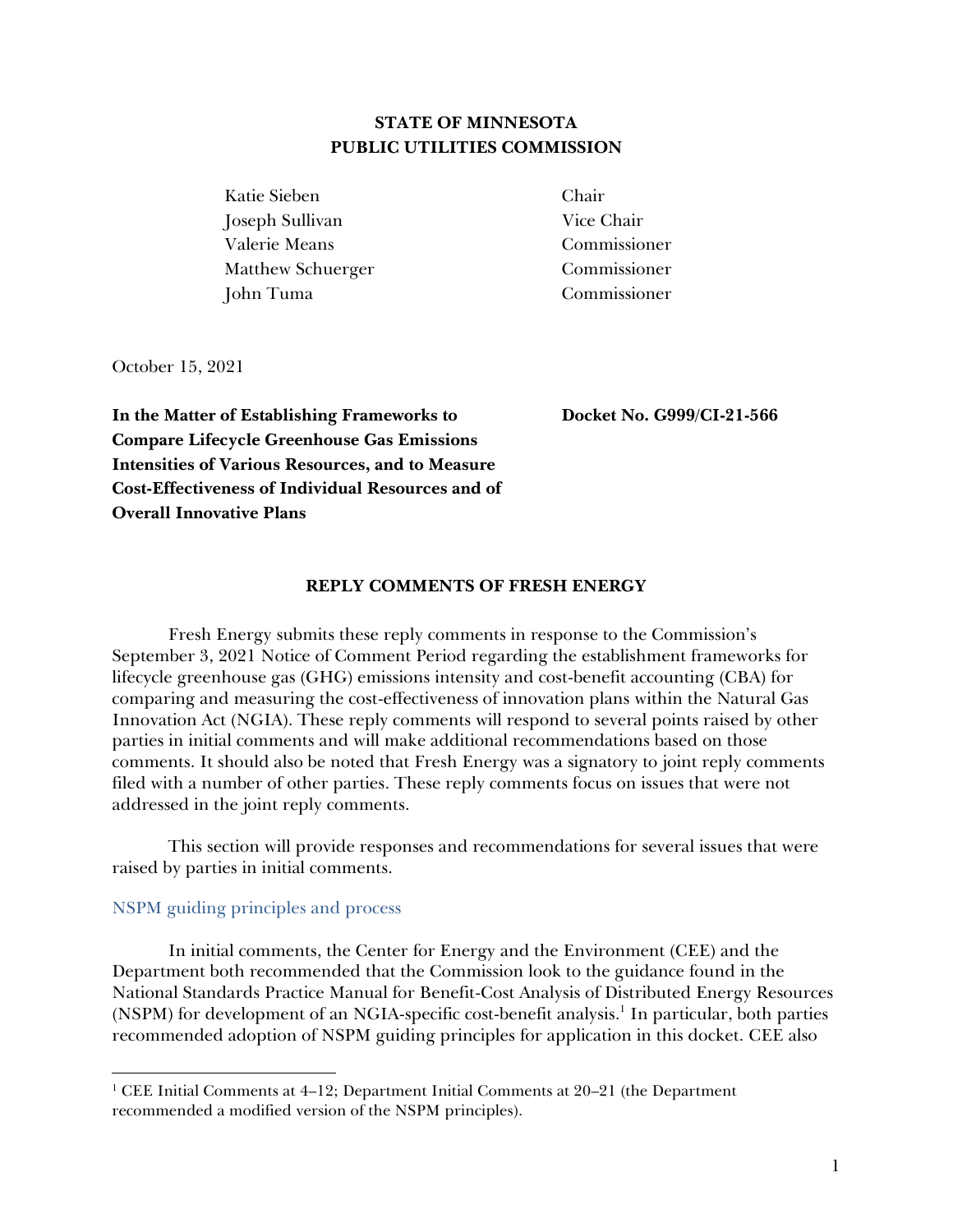recommended adoption of a five-step process for developing a jurisdiction-specific primary cost-benefit test.<sup>2</sup>

**Recommendation:** Fresh Energy recommends that the Commission adopt the NSPM principles recommended by CEE and the Department and follow the NSPM process recommended by CEE to develop the primary Minnesota cost-benefit test to apply to NGIA resources. There is disagreement amongst parties as to which primary cost-effectiveness test to develop and use for NGIA plans.<sup>3</sup> Commission direction at this stage would help parties focus on development of a specific test throughout the stakeholder process beginning in December 2021. CEE and others have sufficiently developed the record on this issue and a Commission order requiring development of a Minnesota-specific primary cost-effectiveness test following the NSPM process would provide sufficient clarity during the framework development process to come.

## Hiring and expert technical expert

In addition to Fresh Energy, both the Department and CEE recommended securing a third-party expert to assist in developing the cost-benefit framework using the modified NSPM principles.

**Recommendation:** Given the compressed statutory timeline, the novelty of the NGIA resources, and the importance of the docket on the future of the gas system, hiring a technical expert to guide the Commission into this new practice area is especially important. As noted in the joint reply comments, CenterPoint has retained an expert that will be assisting the utility in developing a benefit-cost proposal with consideration of stakeholder input. Further, the joint reply comments and the letter from the Great Plains Institute establish a stakeholder process that begins as early as October. The Commission should retain a technical expert at a minimum to review the cost-benefit and carbon intensity frameworks that will be proposed coming out of the stakeholder group. As noted above, multiple parties have recommended that the Commission retain an expert for this work. Although the Commission will have the opportunity to review and modify these frameworks over time, an expert could help advise the Commission in the application of the novel frameworks at this early stage.

## Prioritizing scalable and cost-effective resources

In our initial comments, Fresh Energy recommended that the Commission focus on NGIA resources that are scalable and put to their best and highest use by utilities in their upcoming plans. Other parties echoed this high-level recommendation in their initial comments as well. RMI recommended that the Commission "focus its initial framework and development of resources on resources whose cost-effectiveness and emissions reduction impacts are well-understood and capable of scaling to achieve Minnesota's deep decarbonization efforts."<sup>4</sup> RMI specified that, from a technologic maturity and understanding perspective, "strategic electrification, deep energy efficiency, and building envelope

<sup>2</sup> CEE Initial Comments at 8.

<sup>&</sup>lt;sup>3</sup> As noted, CEE recommends a Minnesota-specific primary cost-effectiveness test while CenterPoint recommends a societal test. CNP Initial Comments at 16.

<sup>4</sup> RMI Initial Comments at 2.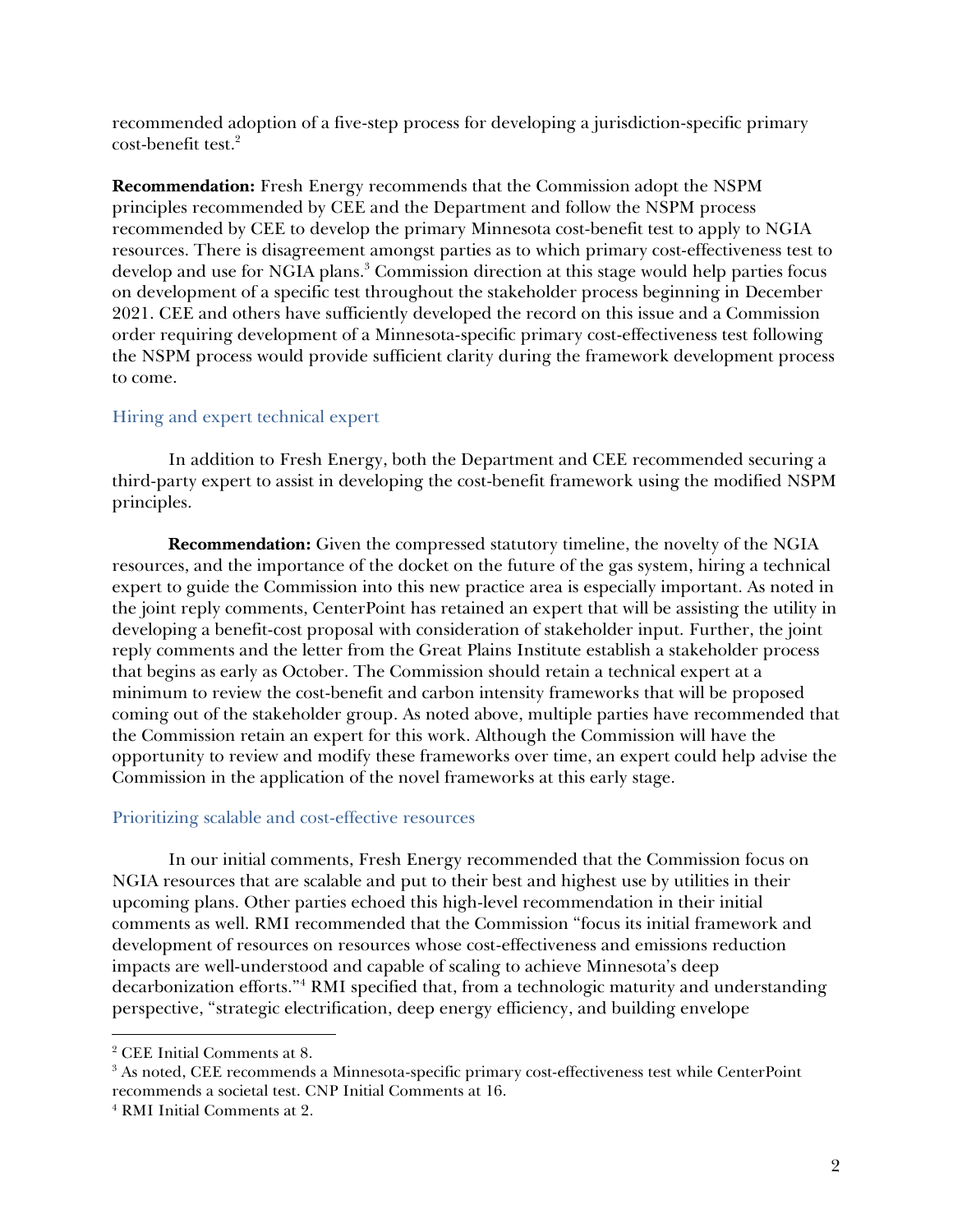improvements are *categorically different* from emerging technologies like carbon capture and power-to-ammonia."<sup>5</sup>

**Recommendation:** Fresh Energy continues to advocate that the Commission adopt and approach that focuses on those technologies with the greatest potential to scale up and decarbonize the fossil gas system.

## Carbon intensity thresholds

As noted by the Department and others, the Commission can only approve an NGIA plan if "the total amount of estimated [GHG] reduction or avoidance to be achieved under the plan is reasonable considering the state's [GHG] and renewable energy goals."<sup>6</sup> In consideration of these state goals, the Department recommended that the Commission require utility NGIA plans to meet carbon intensity thresholds that are tied to the GHG emission reduction goals of the state in the NGEA.<sup>7</sup>

**Recommendation:** The Commission should consider the carbon intensity thresholds proposed by the Department for NGIA resources. Adopting these thresholds represents a step toward ensuring that the fossil gas sector is contributing toward achieving the GHG reductions that animate the entire NGIA statute, but it is just one step. The Commission should also consider that the GHG emission reduction targets found in NGEA apply to the *entire* economy, and not just to the resources proposed within NGIA. In other words, having a suite of NGIA resources that meet carbon intensity thresholds is a good start, but it won't be sufficient until the carbon intensity of the entire fossil gas system achieves the same or greater level of carbon intensity reductions as well. Consideration of the broader reductions needed—beyond the NGIA plans—also speaks to the importance of scalability and highest and best use that Fresh Energy and others have raised previously. It also foreshadows important discussions of utility procurement and planning that will be covered in 21-565, but merit consideration here, too.

## Resource acquisition process

The Department recommended establishment of criteria for evaluating proposals in a competitive bidding process for NGIA resources that mirrors the bidding process that Xcel Energy uses for procuring new electric generation resources.<sup>8</sup>

**Recommendation:** Fresh Energy agrees that this idea has merit and supports the Department's recommendation to build the record in subsequent comment rounds and through a stakeholder process. Similar to the carbon intensity threshold discussion, testing new and innovative procurement methods should provide lessons to apply to gas utility procurement plans in the future and in the future of gas docket in 21-565.

<sup>5</sup> RMI Initial Comments at 2 (emphasis added).

<sup>&</sup>lt;sup>6</sup> Department Initial Comments at 14 (citing MINN. STAT. § 216B.2427, subd. 2, part (b)(7))).

<sup>7</sup> Department Initial Comments at 15.

<sup>8</sup> Department Initial Comments at 23–24.